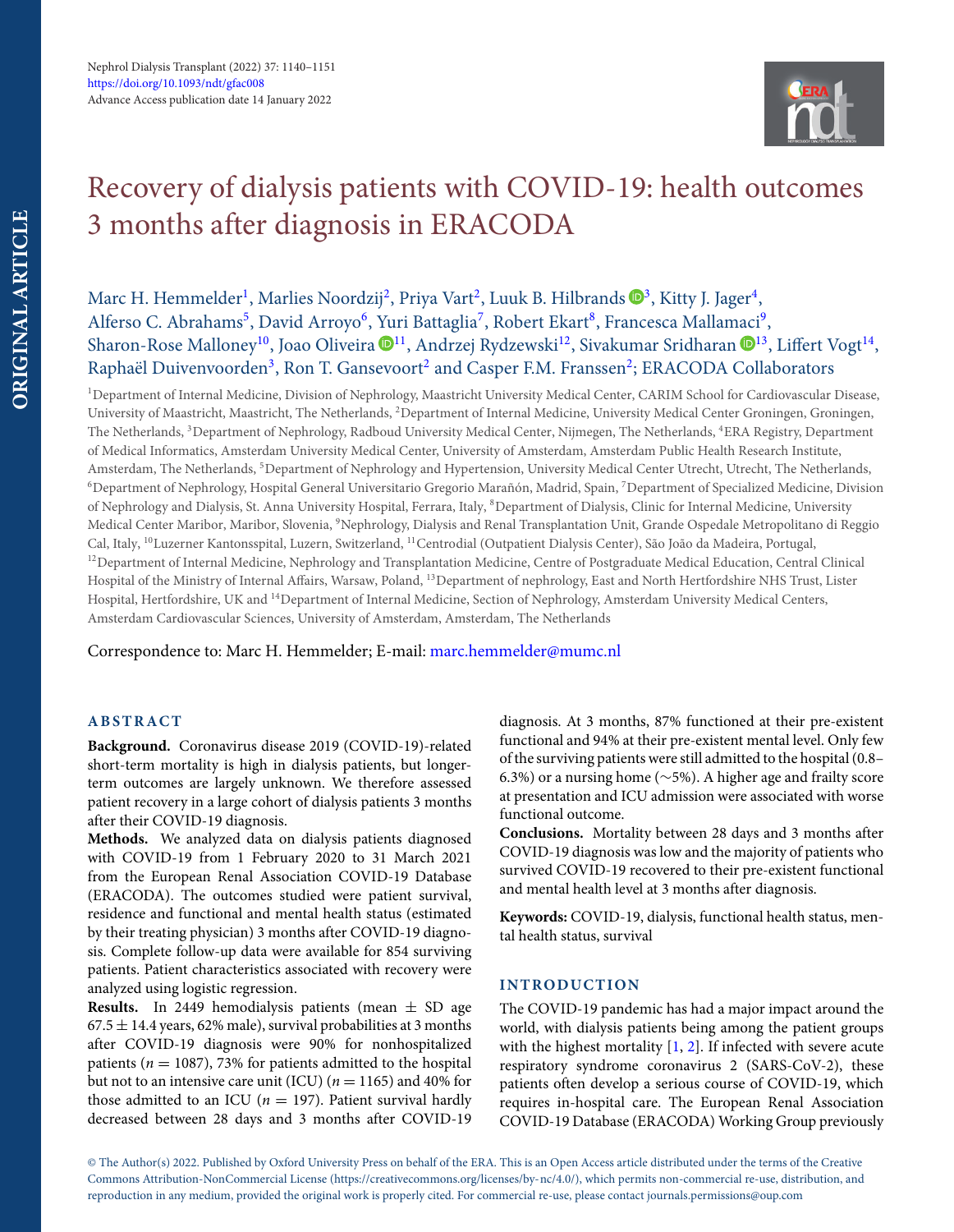#### **What is already known about this subject?**

- Previous studies have shown that coronavirus disease 2019 (COVID-19)-related short-term mortality is high in dialysis patients.
- Data on the longer-term recovery of dialysis patients after COVID-19 are scarce.
- We therefore studied different health outcomes, including patient survival, residence (home/hospital/nursing home) and functional and mental health status in a large group of dialysis patients 3 months after a COVID-19 diagnosis.

#### **What this study adds?**

• This study demonstrates that 78% of the dialysis patients survived COVID-19, with the large majority recovering to their pre-existent functional and mental health level at 3 months after diagnosis. Patients who had not yet recovered were mostly those who had been admitted to the intensive care unit (ICU).

#### **What impact this may have on practice or policy?**

• Our findings show that if dialysis patients survive COVID-19, the outcome at 3 months is rather good. This implies that optimal treatment of COVID-19 in this high-risk group is recommended without restrictions. Treating physicians may use this information during consultation with patients, for instance, when in doubt whether to admit them to the hospital and/or an ICU.

reported a 28-day mortality of 25% in dialysis patients during the first pandemic wave [\[3\]](#page-11-2). In these patients, age and frailty were the dominant factors independently associated with higher mortality [\[3\]](#page-11-2). These findings were confirmed in larger cohorts of patients receiving dialysis [\[4–](#page-11-3)[6\]](#page-11-4).

Notwithstanding the high short-term mortality in dialysis patients, most patients were alive at 28 days after the diagnosis of COVID-19, but data on longer-term health outcomes in dialysis patients who survived COVID-19 are virtually absent. It could well be that a relevant portion of patients experience functional deterioration without recovery or die at a later stage due to the long-term complications of COVID-19 [\[7\]](#page-11-5). The aim of this study was to assess the recovery of dialysis patients at 3 months after COVID-19 diagnosis, in terms of patient survival, residence and functional and mental health status. Here we present the first results on these outcomes, as well as their associations with patient and COVID-19 characteristics.

## **MATERIALS AND METHODS**

#### **Study population**

This study is based on data from ERACODA, which contains granular data on adult patients  $(>18$  years of age) with kidney failure who were treated with dialysis or living with a functioning kidney allograft and who developed COVID-19 [\[8\]](#page-11-6). The COVID-19 diagnosis was based on a positive result on a real-time polymerase chain reaction (PCR) assay or a rapid antigen test of nasal and/or pharyngeal swab specimens and/or compatible findings on a computed tomography (CT) scan or chest X-ray of the lungs.

The database uses REDCap software, a secure web application for building and managing online databases (Research Electronic Data Capture, Vanderbilt University Medical Center, Nashville, TN, USA) [\[9\]](#page-11-7) and is hosted at the University Medical Center Groningen (UMCG), Groningen, The Netherlands. Patient information is stored pseudonymized. The study was approved by the institutional review board

of the UMCG, who deemed the collection and analysis of data exempt from ethics review according to the Medical Research Involving Human Subjects Act (WMO). Data on outpatients and hospitalized patients were voluntarily reported by physicians responsible for their care.

A total of 225 physicians from 141 centers in 33 countries, mostly in Europe and bordering the Mediterranean Sea, entered data in ERACODA. For the current study, we included all dialysis patients who presented with COVID-19 between 1 February 2020 and 31 March 2021 for whom information on age, sex, hospitalization, ICU admission and 3-month vital status were available. The inclusion started at the start of the COVID-19 pandemic in Europe with the predominant original SARS-CoV-2 genotype and ended when the effect of the vaccination campaign in Europe became of influence. For 80 patients (3.3%), the dialysis modality was unknown, and we assumed that these patients received in-center hemodialysis (HD), because this was by far the most common dialysis modality in ERACODA and also in general within Europe [\[10\]](#page-11-8).

## **Data collection**

We collected detailed information on patient characteristics, including age, sex, ethnicity, frailty, comorbidities, hospitalization and medication use and on COVID-19-related characteristics such as symptoms, vital signs and laboratory test results. Frailty was assessed using the Clinical Frailty Score [\[11\]](#page-11-9), which ranges from 1, representing very fit, to 9, representing terminally ill. Comorbidities were recorded at presentation from patient charts and obesity was defined as a body mass index (BMI)  $>$  30 kg/m<sup>2</sup>.

Information on functional and mental health outcomes was collected once at 3 months after first presentation with COVID-19. Due to the study design, we had no options to invite individual patients to report on their functional and mental outcomes. Since nephrologists generally meet their HD patients every week and know their patients well, we asked them to report on these outcomes. We composed a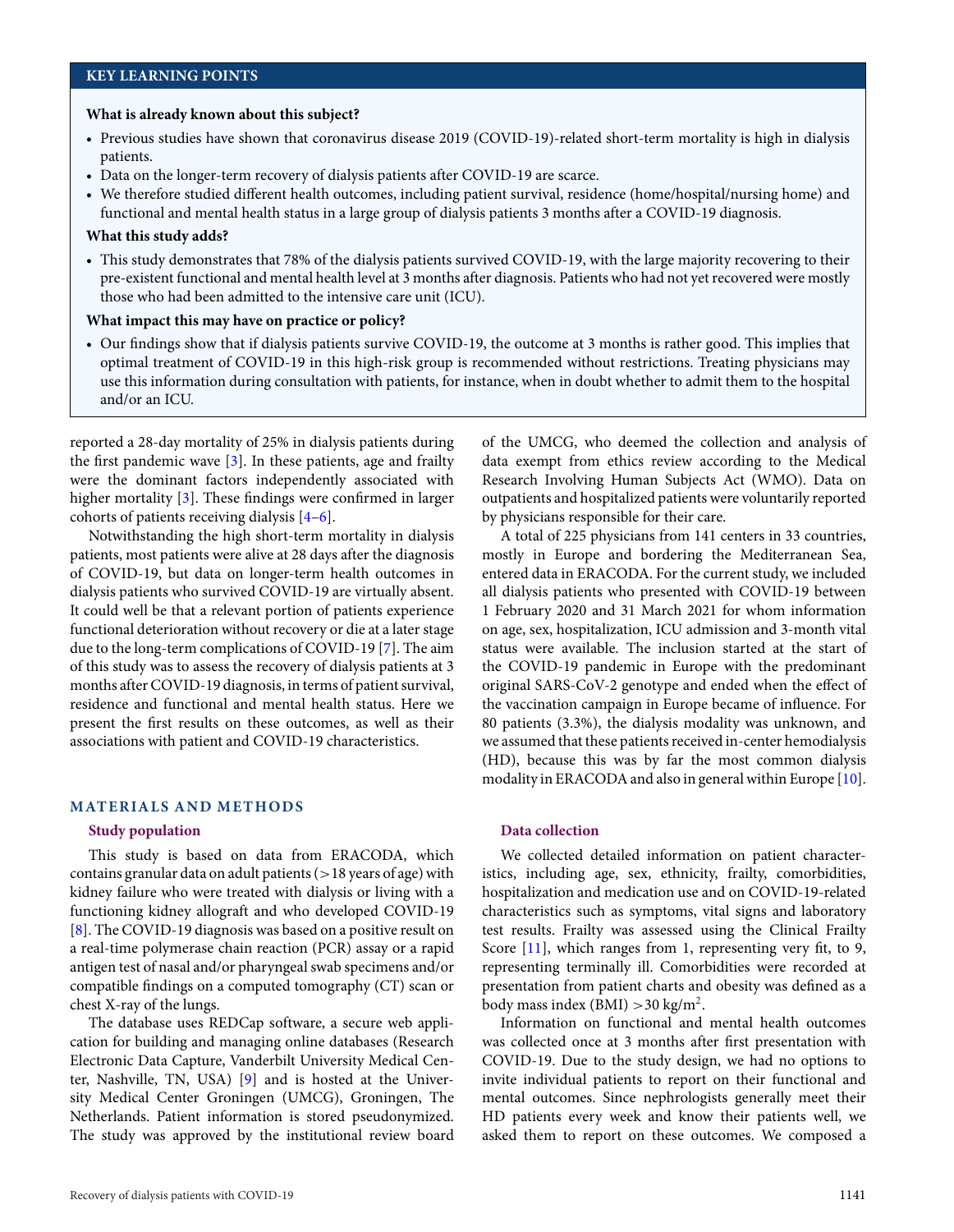standardized questionnaire for this purpose (Appendix 1). If patients had not recovered at 3 months, we asked which limiting factors were judged to be responsible for not reaching the pre-COVID-19 functional and mental health status and how long they estimated the interval to reach the pre-COVID-19 status.

## **Statistical analysis**

All baseline patient and disease characteristics are presented for the total population and separately for the categories not hospitalized, hospitalized but not ICU admitted and hospitalized and ICU admitted. Continuous data are presented as mean [standard deviation (SD)] or median [interquartile range (IQR)] if the data were not normally distributed. Categorical data are presented as percentages. We used analysis of variance (ANOVA) tests to compare continuous variables between the three subgroups (Kruskal–Wallis test for nonnormally distributed data) and Pearson chi-squared tests to compare categorical variables. HD and peritoneal dialysis (PD) patients were analyzed separately, but the main focus in this article is on HD, because of the small sample size of the PD group.

Unadjusted cumulative survival probability curves by hospitalization and ICU admission status were created using the Kaplan–Meier method and compared using log-rank tests. Unadjusted and adjusted hazard ratios (HRs) with 95% confidence intervals (CIs) were calculated to compare the risk of mortality in HD and PD patients.

We analyzed functional and mental health outcomes in those who were alive at 3 months after a COVID-19 diagnosis. Numbers and proportions are presented for the total group and by hospital and ICU admission status. The Pearson chi-squared test was used to compare proportions between patient groups.

Unadjusted and adjusted logistic regression models were applied to calculate odds ratios (ORs) with 95% CIs for the likelihood of reaching the pre-COVID-19 functional or mental health status. A broad set of variables, including demographics, comorbidities, COVID-19 symptoms and admission to hospital and/or ICU, was included in the crude analysis. Selection of variables for the multivariable model was based on statistical significance in the crude analysis. The multivariable models included age, sex, frailty score, heart failure, respiration rate, shortness of breath, hospitalization and ICU admission for functional status and all these variables plus coronary artery disease for mental health status. Missing data in the multivariable models were handled by multiple imputations (10 imputed datasets created with 100 interactions) with the chained equations method using all variables included in the model [\[12,](#page-11-10) [13\]](#page-11-11).

All analyses were performed using Stata version 14.0 (StataCorp, College Station, TX, USA). A two-sided P-value <0.05 indicated statistical significance.

## **RESULTS**

## **Study population and patient characteristics**

During the study period, 3331 dialysis patients in the ERACODA database presented with COVID-19. Information

on age, sex, hospitalization, ICU admission and 3-month vital status was available for 2617 patients (2449 HD and 168 PD). There were 1087 HD patients (44%) who were not hospitalized, 1165 (48%) who were hospitalized but not admitted to the ICU and 197 (8%) who were admitted to the ICU. Table [1](#page-3-0) shows the baseline patient and disease characteristics for these subgroups and for the total group. For almost all patients (99.8%) the COVID-19 diagnosis was based on a positive PCR test. Patients who were admitted to the ICU were younger, less often Caucasian, less frail and had higher BMI, longer dialysis vintage, fewer previous transplantations and more severe COVID-19 symptoms compared with the two other subgroups. Characteristics of PD patients are presented in Supplementary data, Table S1.

## **Survival at 3 months**

Overall, 1909 of the 2449 HD patients (78%) survived the first 3 months after presentation with COVID-19. Those who survived were younger, had a lower frailty score, fewer comorbid conditions and fewer symptoms and signs of COVID-19 at presentation than those who died in the first 3 months (Supplementary data, Table S2).

At day 28, the survival probability of HD patients was 90% in the patients who were not hospitalized, 75% in those who were hospitalized but not admitted to the ICU and 47% in those who were admitted to the ICU. At 3 months after a COVID-19 diagnosis, survival probabilities were 90%, 73% and 40%, respectively. This indicates that there is a limited effect on survival between 28 days and 3 months after diagnosis. Survival was lower in patients admitted to the ICU when compared with those who were not (P-value log-rank test <0.0001). Kaplan–Meier curves for the three groups are presented in Figure [1.](#page-4-0)

Among PD patients, survival probabilities at 3 months were 86% for patients not hospitalized, 61% for patients hospitalized but not admitted to the ICU and 67% for those admitted to the ICU (Supplementary data, Figure S1). The survival probability was lower ( $P = 0.006$ ) in those who were hospitalized but not admitted to the ICU compared with those admitted to the ICU.

## **Residence at 3 months**

Figure [2](#page-5-0) presents the residence of survivors at 3 months after the COVID-19 diagnosis. Although this variable was unknown for a relatively large proportion of patients (58% of patients who were not admitted, 27% of those hospitalized and 28% of those admitted to the ICU), we observed that in cases where residence was known, most patients were at home at 3 months of follow-up (36%, 65% and 61%, respectively). Approximately 5% of the patients (in all three groups) lived in a nursing home, whereas the proportion of patients who were in the hospital varied between 0.8% in those who were initially not hospitalized and 6.3% in patients who had been admitted to the ICU.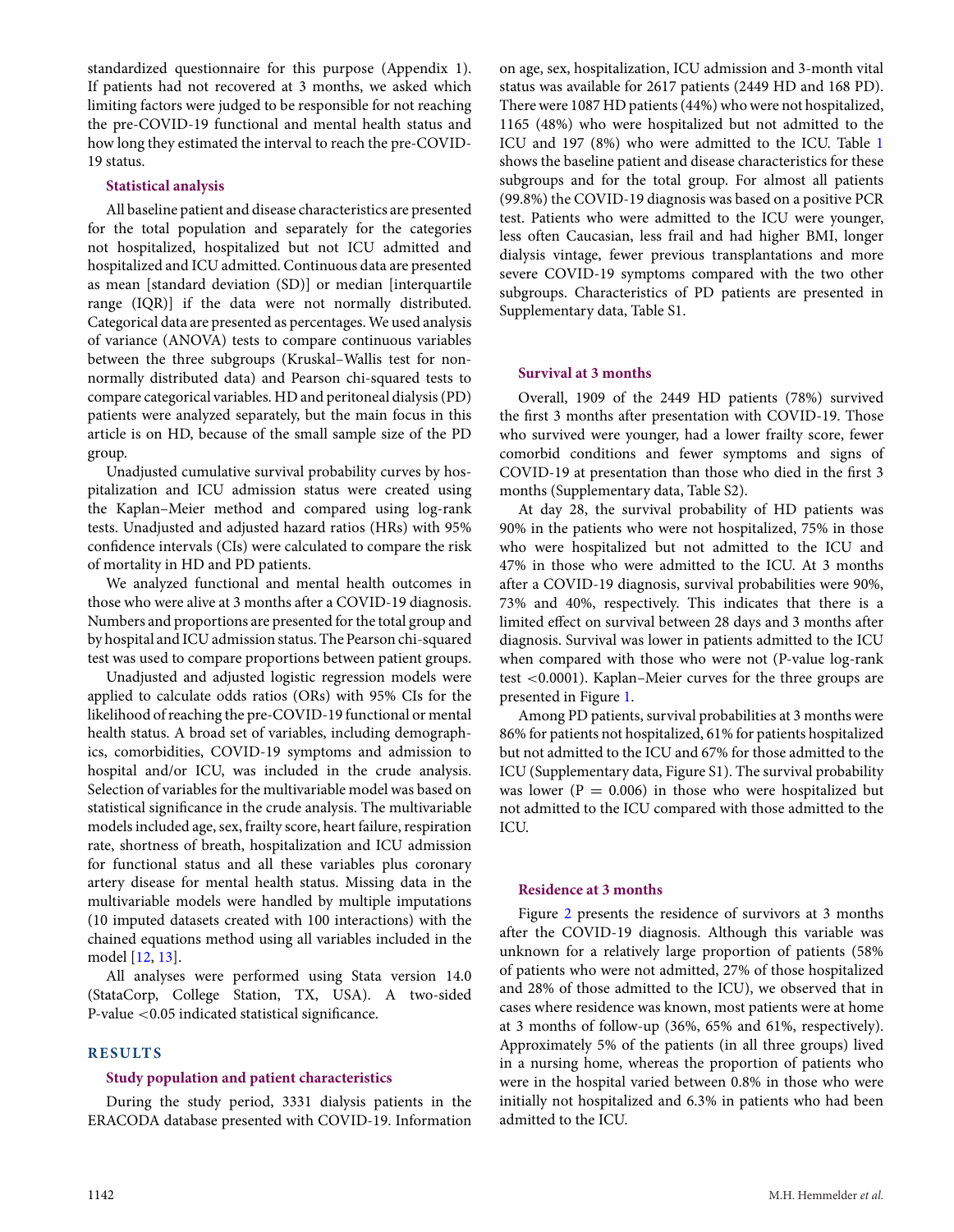<span id="page-3-0"></span>

|  | Table 1. Baseline demographic and clinical characteristics of HD patients with COVID-19 by hospitalization and ICU admission status |  |  |
|--|-------------------------------------------------------------------------------------------------------------------------------------|--|--|
|--|-------------------------------------------------------------------------------------------------------------------------------------|--|--|

| $\sigma$<br>- 1                             |                 | л.               |                      |                   |         |
|---------------------------------------------|-----------------|------------------|----------------------|-------------------|---------|
|                                             | Total           | Not hospitalized | Hospitalized, no ICU | Hospitalized, ICU |         |
| Variable                                    | $(n = 2449)$    | $(n = 1087)$     | $(n = 1165)$         | $(n = 197)$       | P-value |
| Patient characteristics                     |                 |                  |                      |                   |         |
| Male sex, $n$ (%)                           | 1509(62)        | 645 (59)         | 740 (64)             | 124(63)           | 0.12    |
| Age (years), mean $\pm$ SD                  | $67.5 \pm 14.4$ | $67.4 \pm 15.1$  | $68.0 \pm 13.9$      | $65.0 \pm 12.5$   | 0.03    |
| BMI (kg/m <sup>2</sup> ), mean $\pm$ SD     | $26.6 \pm 5.5$  | $26.9 \pm 5.8$   | $26.3 \pm 5.4$       | $27.0 \pm 5.2$    | 0.05    |
| Race, $n$ $(\%)$                            |                 |                  |                      |                   | 0.006   |
| White or Caucasian                          | 1976 (85)       | 850 (86)         | 976 (85)             | 150 (77)          |         |
| Non-white                                   | 357(15)         | 141(14)          | 171(15)              | 45(23)            |         |
| Tobacco use, $n$ (%)                        |                 |                  |                      |                   | < 0.001 |
| Current                                     | 158(6.5)        | 42 (3.9)         | 100(8.6)             | 16(8.1)           |         |
| Prior                                       | 459 (19)        | 139(13)          | 270 (23)             | 50(25)            |         |
| Never                                       | 879 (36)        | 269(25)          | 519 (45)             | 91 (46)           |         |
| Unknown                                     | 953 (39)        | 637 (59)         | 276 (24)             | 40(20)            |         |
| Clinical frailty scale (AU), mean $\pm$ SD  | $4.0 \pm 1.8$   | $3.9 \pm 1.8$    | $4.1 \pm 1.9$        | $3.8 \pm 1.5$     | 0.04    |
| Reason for screening, $n$ (%)               |                 |                  |                      |                   | < 0.001 |
| Symptoms only                               | 1132(62)        | 295 (51)         | 707 (66)             | 130 (68)          |         |
| Symptoms and contact                        | 280(15)         | 59 (10)          | 175(16)              | 46(24)            |         |
| Contact only                                | 218(12)         | 110(19)          | 103(9.3)             | 5(2.6)            |         |
| Routine screening                           | 207(11)         | 110(19)          | 88 (8.2)             | 9(4.7)            |         |
| COVID-19 diagnosis, $n$ (%)                 |                 |                  |                      |                   |         |
| Positive PCR                                | 2383 (99.8)     | 1079 (99.8)      | 1113 (99.7)          | 191 (100)         | 0.94    |
| Abnormal X-ray <sup>a</sup>                 | 562(60)         | 39 (80)          | 434 (64)             | 89 (78)           | < 0.001 |
| Abnormal CT scan <sup>b</sup>               | 475 (81)        | 23(47)           | 353 (82)             | 99 (88)           | < 0.001 |
| Comorbidities, $n$ (%)                      |                 |                  |                      |                   |         |
| Obesity                                     | 464(23)         | 203 (24)         | 215(21)              | 46(26)            | 0.25    |
| Hypertension                                | 1979 (81)       | 836 (77)         | 986 (85)             | 157(80)           | < 0.001 |
| Diabetes mellitus                           | 1046(43)        | 409 (38)         | 542 (47)             | 95 (48)           | < 0.001 |
| Coronary artery disease                     | 825 (34)        | 325(30)          | 425 (36)             | 75 (38)           | 0.002   |
| Heart failure                               | 571 (23)        | 200(18)          | 321 (28)             | 50(25)            | < 0.001 |
| Chronic lung disease                        | 317(13)         | 107(10)          | 178 (15)             | 32(16)            | < 0.001 |
| Active malignancy                           | 136(5.6)        | 44(4.1)          | 82(7.0)              | 10(5.1)           | 0.008   |
| Auto-immune disease                         | 88 (3.6)        | 27(2.5)          | 54 (4.6)             | 7(3.6)            | 0.02    |
| Primary kidney disease, $n$ (%)             |                 |                  |                      |                   |         |
| Primary glomerulonephritis                  | 308 (13)        | 112(11)          | 165(14)              | 31(16)            | 0.06    |
| Pyelonephritis                              | 37(1.6)         | 16(1.6)          | 20(1.7)              | 1(0.5)            | 0.44    |
| Interstitial nephritis                      | 69(3.0)         | 31(3.1)          | 34(3.0)              | 4(2.0)            | 0.71    |
| Hereditary kidney disease                   | 160(6.7)        | 87(8.8)          | 63(5.5)              | 10(5.1)           | 0.006   |
| Congenital diseases                         | 33(1.4)         | 18(1.8)          | 14(1.2)              | 1(0.5)            | 0.27    |
| Vascular diseases                           | 420(18)         | 214 (22)         | 174 (15)             | 32(16)            | < 0.001 |
| Secondary glomerular diseases               | 200(8.6)        | 131(13)          | 60(5.2)              | 9(4.6)            | < 0.001 |
| Diabetic kidney disease                     | 542 (23)        | 153 (16)         | 322 (28)             | 67 (34)           | < 0.001 |
| Other                                       | 378 (16)        | 166(17)          | 187(16)              | 25(13)            | 0.37    |
| Unknown                                     | 184 (7.9)       | 59 (6.0)         | 109(9.5)             | 16(8.2)           | 0.01    |
| HD modality, $n$ <sup>(%)</sup>             |                 |                  |                      |                   | 0.03    |
| Centre HD                                   | 2290 (99)       | 975 (98)         | 1122 (99)            | 193 (99)          |         |
| Home HD                                     | 28(1)           | 19(1.9)          | 8(0.7)               | 1(0.5)            |         |
| Dialysis vintage (years), median (IQR)      | $4(2-8)$        | $4(2-8)$         | $4(2-8)$             | $5(3-9)$          | 0.07    |
| Previous kidney transplantation, $n$ (%)    | 195(8.6)        | 105(10.9)        | 79 (7.0)             | 11(5.7)           | 0.002   |
| Medication use, $n\llap/$                   |                 |                  |                      |                   |         |
| RAAS inhibition                             | 503(27)         | 185(32)          | 269 (25)             | 49 (27)           | 0.01    |
| Immunosuppressive                           |                 |                  |                      |                   |         |
| Prednisone                                  | 126(5.1)        | 37(3.2)          | 79 (6.8)             | 10(5.1)           | 0.027   |
| Tacrolimus                                  | 33(1.3)         | 17(1.6)          | 14(1.2)              | 2(1.0)            | 0.05    |
| Mycophenolate                               | 16(0.7)         | 7(0.6)           | 8(0.7)               | 1(0.5)            | 0.66    |
| COVID-19-related characteristics            |                 |                  |                      |                   |         |
|                                             |                 |                  |                      |                   |         |
| Presenting symptoms, $n$ (%)<br>Sore throat | 252(14)         | 73(12)           | 141 (13)             | 38(22)            | 0.004   |
| Cough                                       | 920 (47)        | 222 (36)         | 574 (50)             | 124 (66)          | < 0.001 |
| Shortness of breath                         | 621 (32)        | 73 (12)          |                      | 125(65)           | < 0.001 |
| Fever                                       | 1067(54)        | 218 (36)         | 423 (37)<br>698 (60) | 151 (77)          | < 0.001 |
| Headache                                    | 193(10)         | 51 (8.7)         | 114(10)              | 28(16)            | 0.014   |
| Nausea or vomiting                          | 184(9.5)        | 39(6.5)          | 119(10)              | 26(14)            | 0.003   |
| Diarrhea                                    | 236(12)         | 60(9.9)          | 146 (13)             | 30(16)            | 0.05    |
| Myalgia or arthralgia                       | 404(22)         | 85 (14)          | 267(24)              | 52(30)            | < 0.001 |
|                                             |                 |                  |                      |                   |         |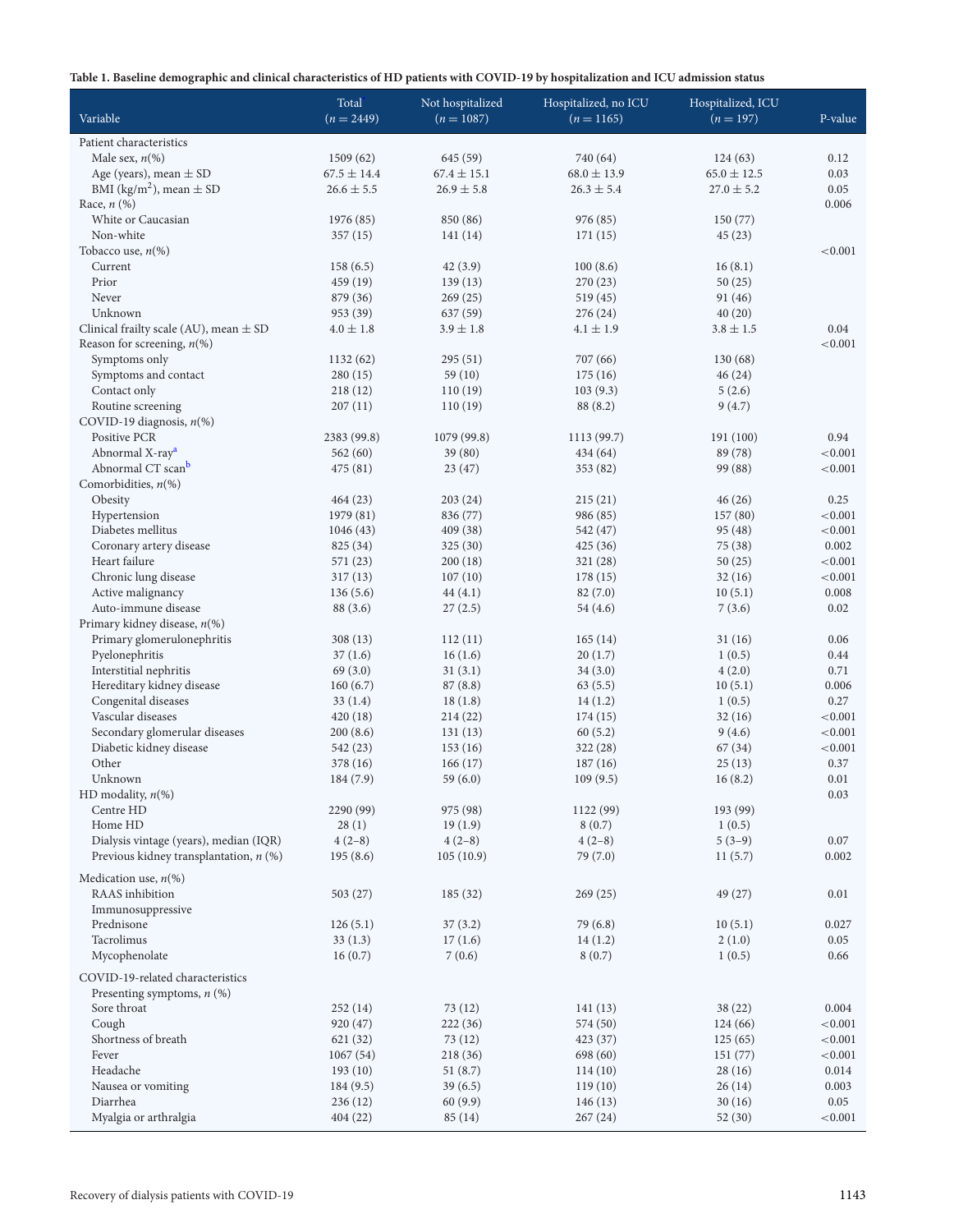#### **Table 1. Continued**

| Variable                              | Total<br>$(n = 2449)$ | Not hospitalized<br>$(n = 1087)$ | Hospitalized, no ICU<br>$(n = 1165)$ | Hospitalized, ICU<br>$(n = 197)$ | P-value           |
|---------------------------------------|-----------------------|----------------------------------|--------------------------------------|----------------------------------|-------------------|
| Vital signs, mean $\pm$ SD            |                       |                                  |                                      |                                  |                   |
| Temperature $(^{\circ}C)$             | $37.4 \pm 1.0$        | $37.0 \pm 1.0$                   | $37.5 \pm 1.0$                       | $37.8 \pm 1.0$                   | < 0.001           |
| Respiration rate/min                  | $18.4 \pm 4.9$        | $15.9 \pm 3.7$                   | $19.1 \pm 4.8$                       | $21.3 \pm 5.3$                   | < 0.001           |
| $O2$ saturation room air $(\%)$       | $93.9 \pm 5.4$        | $96.6 \pm 2.7$                   | $93.5 \pm 5.2$                       | $90.0 \pm 7.8$                   | < 0.001           |
| Systolic BP (mmHg)                    | $136.4 \pm 25.4$      | $139.4 \pm 24.9$                 | $136.0 \pm 25.5$                     | $130.8 \pm 25.2$                 | < 0.001           |
| Diastolic BP (mmHg)                   | $73.6 \pm 15.1$       | $72.5 \pm 14.9$                  | $73.9 + 15.5$                        | $75.4 \pm 13.6$                  | 0.08              |
| Pulse rate (BPM)                      | $81.1 \pm 15.0$       | $75.8 \pm 13.0$                  | $82.6 \pm 15.3$                      | $86.9 \pm 14.0$                  | < 0.001           |
| Laboratory test results, median (IQR) |                       |                                  |                                      |                                  |                   |
| Lymphocytes $(\times 1000/\mu L)$     | $0.9(0.6-1.3)$        | $0.9(0.7-1.2)$                   | $0.9(0.6-1.4)$                       | $0.7(0.5-1.1)$                   | 0.0013            |
| $CRP$ (mg/L)                          | $41(9.9-94)$          | $5(3-30)$                        | $43(12-95)$                          | $71(24-124)$                     | < 0.001           |
| Hospitalization duration (days)       | $14(8-23)$            | $\overline{\phantom{0}}$         | $14(8-21)$                           | $24(18-40)$                      | < 0.001           |
| ICU admission duration (days)         | $6(2-11)$             | $\overline{\phantom{0}}$         | $\qquad \qquad$                      | $6(2-11)$                        | $\qquad \qquad -$ |

<span id="page-4-1"></span>\* Numbers may not add up to total because of missing values.

<span id="page-4-2"></span><sup>a</sup>X-rays were performed for 933 of 2449 patients (38%), including 138 in the non-hospitalized group, 681 in the group admitted to the hospital (not ICU) and 114 in patients admitted to the ICU.

<span id="page-4-3"></span><sup>b</sup>CT scans were performed for 589 of 2449 patients (24%), including 49 in the non-hospitalized group, 428 in the group admitted to the hospital (not ICU) and 112 in patients admitted to the ICU.

Groups were compared using one-way ANOVA, Kruskal–Wallis test or chi-squared test, as appropriate. Obesity is defined as BMI >30 kg/m2.

RAAS, renin-angiotensin-aldosterone system; BP, blood pressure; CRP, C-reactive protein; O<sub>2</sub>, oxygen.

<span id="page-4-0"></span>

**FIGURE 1:** Kaplan–Meier curves presenting cumulative 3-month survival probability (in days) among HD patients with COVID-19.

#### **Functional and mental health status**

Data on functional and mental health status were collected at 3 months after a COVID-19 diagnosis and were available for 854 of the 1014 HD patients (84%) who were alive at this time point and had follow-up data available (Supplementary data, Figure S2). The residence status of these patients is presented in Supplementary data, Figure S3. Characteristics of patients who were excluded from this analysis because of missing values did not differ from those of the included patients, except for active malignancy as a comorbidity, which was more frequent in patients with missing data, and respiration rate, which was lower in those with missing data (Supplementary data, Table S3).

At 3 months after a COVID-19 diagnosis, according to their nephrologist, functional status had recovered to the pre-COVID-19 level in 87% of the patients (Figure [3A](#page-6-0)), whereas this was not the case in 111 patients (13%). The proportion of patients who did not recover was higher in the subgroup admitted to the ICU compared with the other two subgroups. Among those who had not yet recovered, the most important limiting factors were reduced muscle strength (48%), reduced mobility (41%) and tiredness (37%). For 58% of these patients, their nephrologist estimated that they would reach their pre-COVID-19 functional status within 1 year after diagnosis, while they estimated that this would never happen in 28%. Patients for whom a late  $(>1$  year) or no functional recovery was expected, were older, had a higher frailty score, more often had coronary artery disease as a comorbidity and had a lower oxygen saturation (data not shown). There were no statistically significant differences in limiting factors for recovery between patients who were not hospitalized, those hospitalized but not admitted to the ICU and those admitted to the ICU (Table [2\)](#page-7-0). In a multivariable logistic regression analysis, older age [OR 0.98/year (95% CI 0.97–1.0)], higher frailty score [OR 0.79/unit (95% CI 0.70–0.90)] and ICU admission [OR 0.43 (95% CI 0.18–0.99)] were associated with a lower likelihood to reach pre-COVID-19 functional status (Table [4\)](#page-8-0).

Treating nephrologists indicated that 94% of their patients had reached their pre-COVID-19 mental health status at 3 months after COVID-19 diagnosis (Figure [3B](#page-6-0)). Although mental health tended to be more often impaired in the subgroup of patients admitted to the ICU, this was not statistically different compared with the other two subgroups. Among the 51 patients (6%) who had not reached their pre-COVID-19 mental health status, the most commonly mentioned limiting factors were memory loss (35%), depression (31%) and anxiety (18%). For 56% of these patients, their nephrologist expected that the pre-COVID-19 mental status would be reached within the upcoming year, whereas 27% were expected to never fully recover their mental health state. There were no statistically significant differences between the subgroups based on hospital admission (Table [3\)](#page-7-1). For mental health status, only a higher frailty score [OR 0.75/unit (95% CI 0.63–0.90)]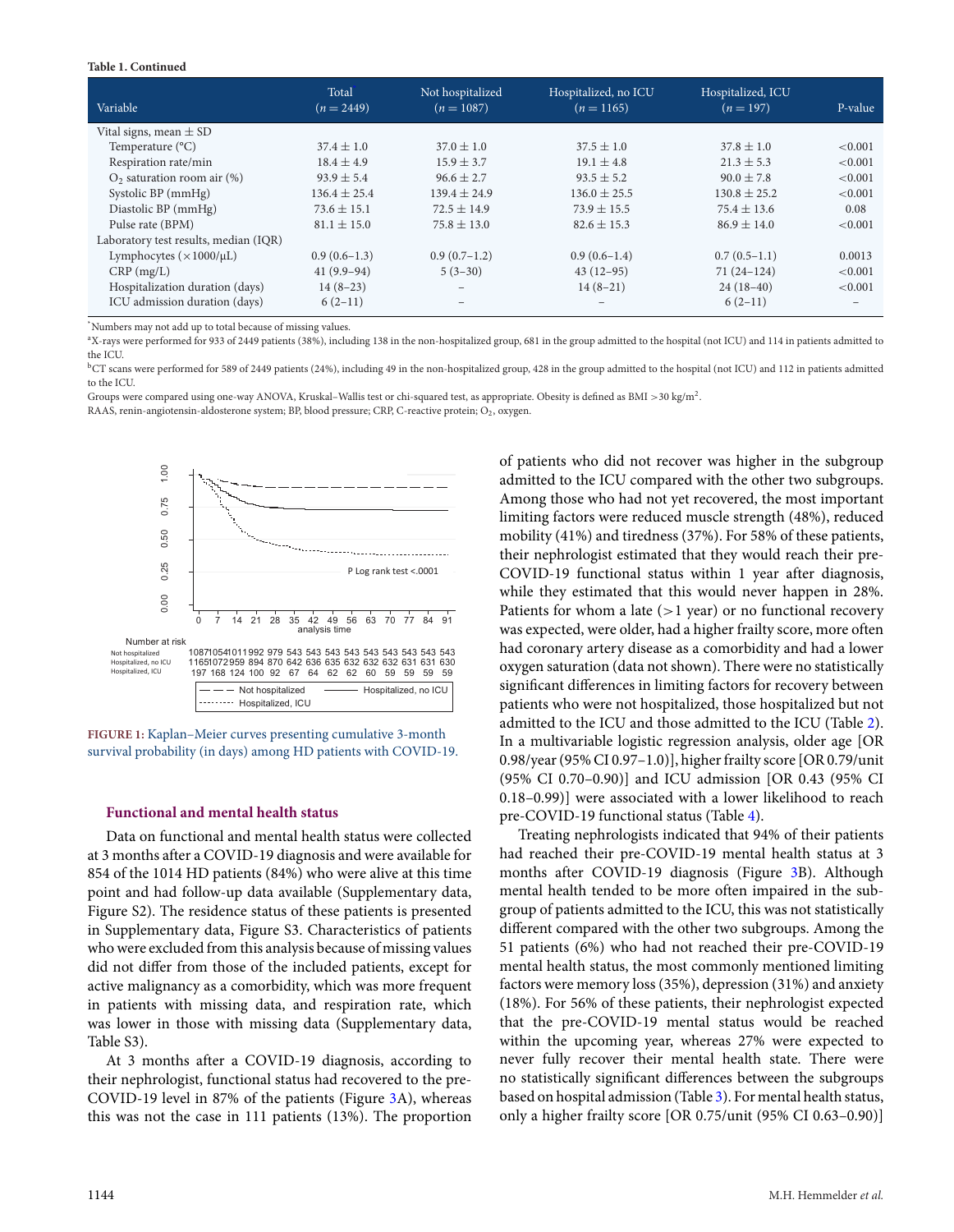<span id="page-5-0"></span>

**FIGURE 2:** Flow diagram of hospitalization, ICU admission, vital status and residence at 3 months after a COVID-19 diagnosis.

was associated with a lower likelihood of reaching the pre-COVID-19 status (Table [4\)](#page-8-0).

There was considerable overlap in the recovery of functional and mental status. Among the 743 patients in whom the functional status had recovered within 3 months, there were only 5 patients (0.67%) in whom the mental status had not yet recovered. Conversely, almost half [46 (41.4%)] of the 111 patients who had not yet recovered functionally also had not recovered mentally after 3 months.

Finally, the residence status differed between patients who had and those who had not yet recovered. Among those whose functional status had not recovered, 17.2% lived in a nursing home and 11.8% were still hospitalized after 3 months versus 9.6% and 1.8%, respectively, in those who had recovered. For mental status, 24% of those not recovered lived in a nursing home and 20% were still hospitalized, whereas this was 9.7% and 2%, respectively, for those who had reached their pre-COVID-19 mental status.

In the subgroup of PD patients, data on functional and mental health status were available in 52 of the 168 patients. At 3 months, 42 PD patients (81%) had reached their pre-COVID-19 functional status and 46 (88%) had reached their pre-COVID-19 mental health status. The small numbers of patients who did not reach their previous functional ( $n = 10$ ) and mental health  $(n = 6)$  status precluded a meaningful analysis of the time needed to recover and factors that limited recovery in this group.

## **DISCUSSION**

This study shows that functional and mental health had recovered to the pre-existent level according to their nephrologists in the majority of dialysis patients who were alive at 3 months after a COVID-19 diagnosis. Impaired functional outcome was associated with older age, higher frailty score and ICU admission, whereas impaired mental outcome was associated only with higher frailty score. Among those who had not fully recovered at 3 months after a COVID-19 diagnosis, 58% of patients were expected to recover functionally and 56% to recover mentally within 1 year. Together, our results show that although the short-term mortality of COVID-19 in HD patients is high, surviving patients have a good prognosis to recover from COVID-19, both functionally and mentally.

We demonstrated that in dialysis patients who were alive at 3 months after a COVID-19 diagnosis, only 13% still had an impaired functional status compared with their pre-COVID-19 status. Not unexpectedly, nonrecovery to pre-COVID-19 functional status was more frequent in patients who were admitted to the ICU. The most prevalent limiting factors for functional recovery were reduced muscle strength (48%), reduced mobility (41%) and tiredness (37%). In a French general population cohort, 51% of patients who were admitted for COVID-19 reported in a telephone interview to have at least one persistent symptom, of which 31% had fatigue [\[14\]](#page-11-12). In a study from China, patients who survived COVID-19 were interviewed after hospital admission with a series of questionnaires [\[15\]](#page-11-13). Fatigue or muscle weakness was reported by as many as 63% of patients 6 months after COVID-19 onset. A report from Italy demonstrated that 54% of COVID-19 survivors had some form of functional impairment after hospital admission as measured by a short physical performance battery and 2-minute walking test [\[16\]](#page-11-14). The frequency of nonrecovery of functional health after surviving COVID-19 seems less distinct in our dialysis cohort. The difference in findings may be explained, at least in part, by the fact that dialysis patients are already adapted to having limited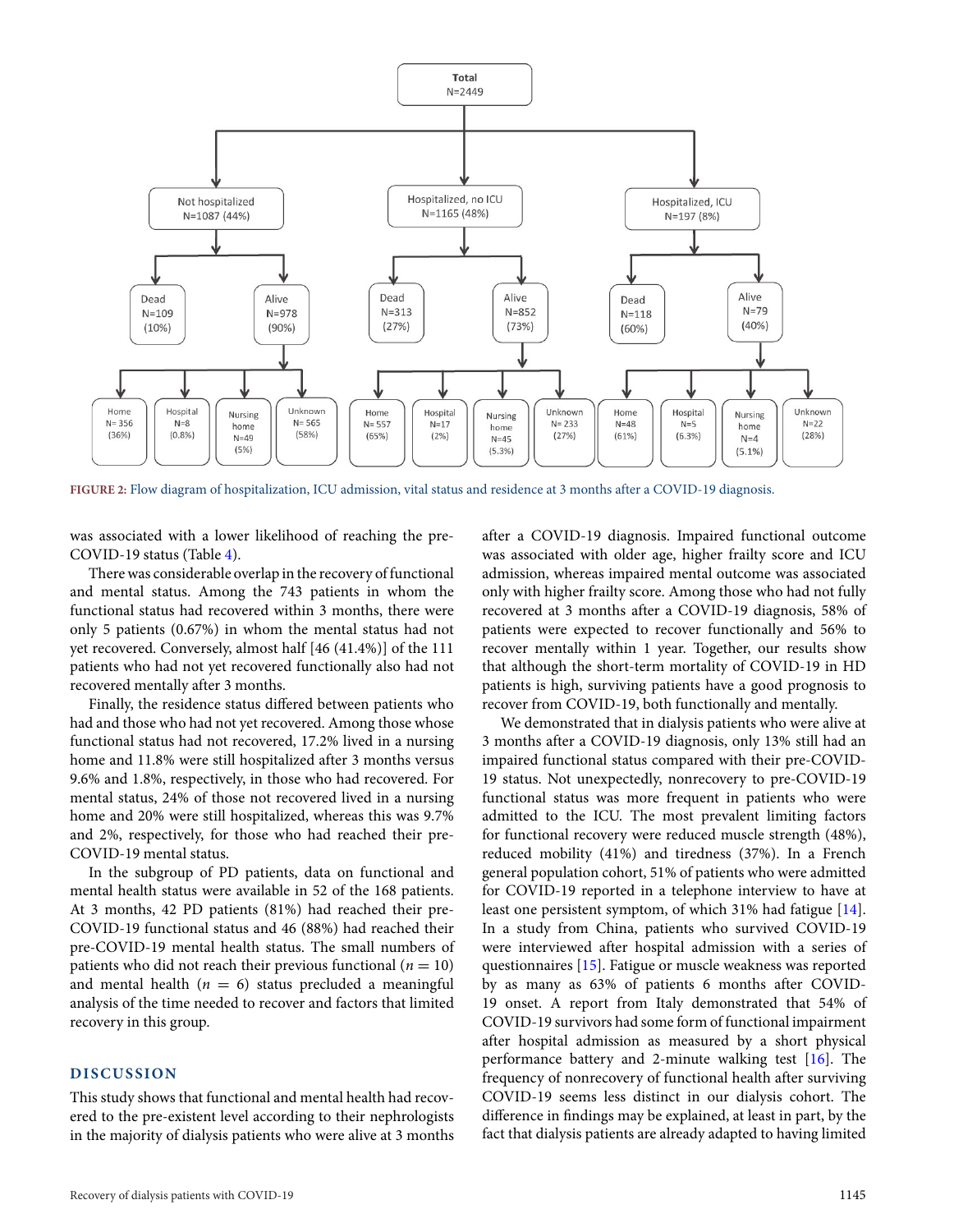<span id="page-6-0"></span>

**FIGURE 3:** Functional and mental health status in HD patients at 3 months after a COVID-19 diagnosis, as judged by the treating nephrologist.

pre-existent functional capacity. [\[17\]](#page-11-15). In addition, mortality is high in these patients, which may also lead to the most fit patients surviving. Lastly, differences between these previous studies and our study in the way of assessing functional status may have played a role.

Notably, the COVID-19 pandemic has raised levels of anxiety and depression in the general population and in patients with various chronic conditions [\[18–](#page-11-16)[21\]](#page-11-17). In contrast, Bonenkamp *et al.* [\[22\]](#page-11-18) showed that the mental health of a small group of chronic dialysis patients without a diagnosis of COVID-19 was not affected during the pandemic as measured by the mental component summary score of Short Form 12 and items of the Dialysis Symptom Index. This suggests that the dialysis population may be different from other populations with respect to the impact of the COVID-19 pandemic on mental health, maybe because patients already suffer greatly from their kidney disease and treatment [\[23\]](#page-11-19). Many dialysis patients have developed coping mechanisms in order to maintain satisfactory mental health. In a French cohort of COVID-19 survivors from the general population, 21% of patients reported cognitive disturbances 4 months after a COVID-19 diagnosis [\[14\]](#page-11-12). In a Chinese cohort of COVID-19 survivors from the general population, sleep difficulties and anxiety or depression were reported by 26% and 23% of patients, respectively [\[15\]](#page-11-13). No other data have previously been published on the recovery of mental health status after surviving COVID-19 in dialysis patients. In the present study, mental health had not yet recovered to the pre-COVID-19 level at 3 months after a COVID-19 diagnosis in only 6% of HD patients. In contrast with functional recovery, mental health recovery to pre-COVID-19 status was not significantly worse in HD patients who had been admitted to the ICU compared with the other two subgroups in our analysis. The most frequently reported limiting factors for mental health recovery were memory loss (35%), depression (31%) and anxiety (18%).

Survival at 3 months was almost identical to the survival at 28 days after presentation with COVID-19. Only in patients who at any time had been admitted to the ICU, a moderate decrease in survival probability from 47% to 40% observed between 28 days and 3 months after a COVID-19 diagnosis.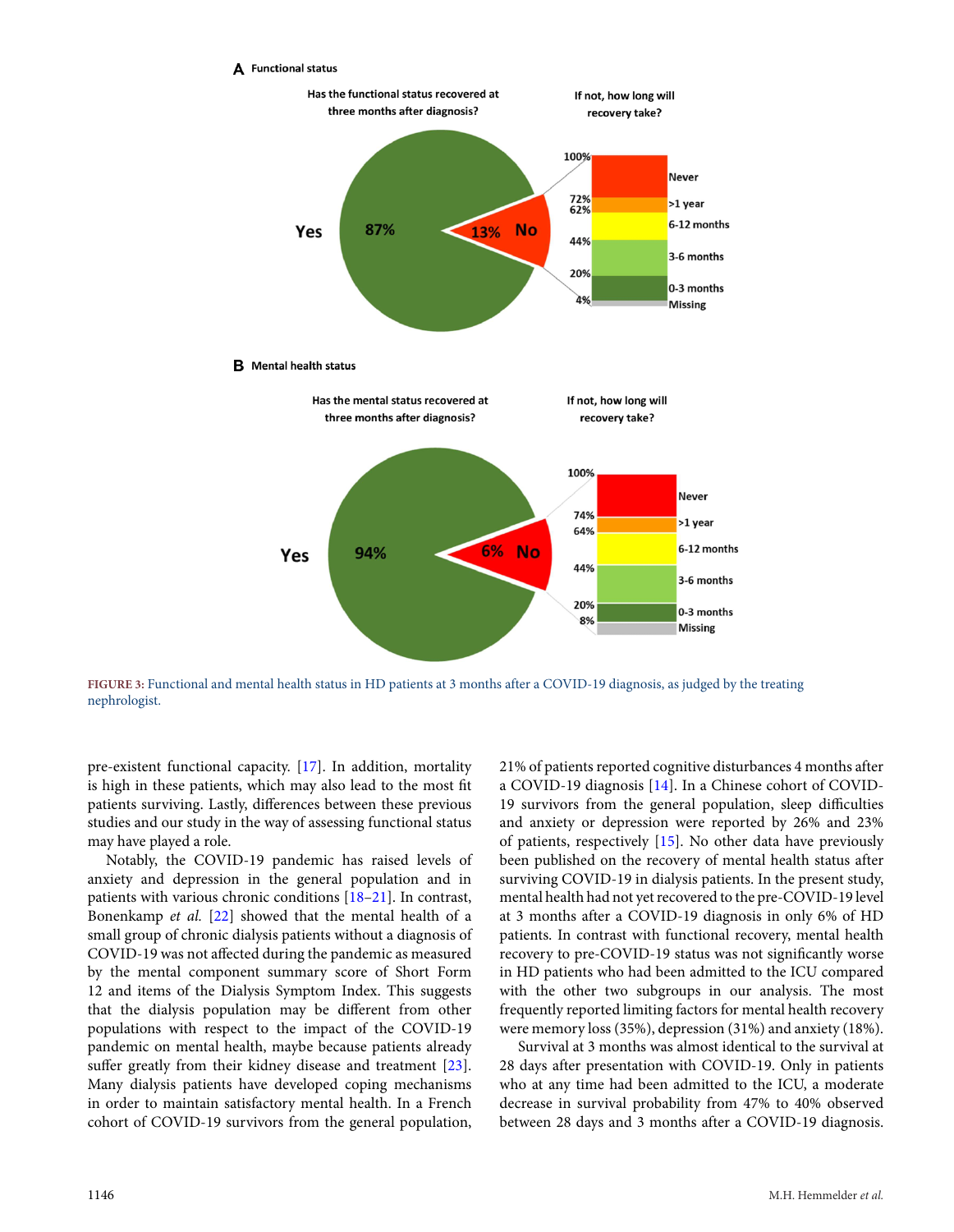#### <span id="page-7-0"></span>**Table 2. Functional status at 3 months after a COVID-19 diagnosis in HD patients**

| Characteristics                                                              | Total<br>$(N = 854)$ | Not hospitalized<br>$(n = 363)$ | Hospitalized, no ICU<br>$(n = 448)$ | Hospitalized, ICU<br>$(n = 43)$ | P-value |
|------------------------------------------------------------------------------|----------------------|---------------------------------|-------------------------------------|---------------------------------|---------|
| Functional status                                                            |                      |                                 |                                     |                                 |         |
| Reached pre-COVID-19 status, $n$ (%)                                         |                      |                                 |                                     |                                 | 0.005   |
| Yes                                                                          | 743 (87)             | 328 (90)                        | 383 (85)                            | 32(74)                          |         |
| No                                                                           | 111(13)              | 35(9.6)                         | 65(15)                              | 11(26)                          |         |
| Limiting factor <sup>a</sup> , $n$ <sup>(%)</sup>                            |                      |                                 |                                     |                                 |         |
| Thromboembolic events <sup>b</sup>                                           | 1(0.9)               | $\Omega$                        | 1(1.5)                              | $\Omega$                        | 0.7     |
| Impaired lung function                                                       | 10(9.0)              | 4(11)                           | 4(6.2)                              | 2(18)                           | 0.36    |
| Reduced mobility                                                             | 45(41)               | 14(40)                          | 26(40)                              | 5(45)                           | 0.94    |
| Reduced muscle strength                                                      | 53(48)               | 16(46)                          | 29(45)                              | 8(73)                           | 0.22    |
| Tiredness                                                                    | 41(37)               | 10(29)                          | 28(43)                              | 3(27)                           | 0.28    |
| Disturbed mental status                                                      | 8(7.2)               | 2(5.7)                          | 5(7.7)                              | 1(9.1)                          | 0.91    |
| Declined cognitive function                                                  | 12(11)               | 4(11)                           | 8(12)                               | $\mathbf{0}$                    | 0.31    |
| Other <sup>c</sup>                                                           | 82(74)               | 25(71)                          | 47(72)                              | 10(91)                          | 0.40    |
| Estimated time needed to reach pre-COVID-19 status, $n\frac{(\%)^a}{(\%)^a}$ |                      |                                 |                                     |                                 | 0.52    |
| $0-3$ months                                                                 | 18(16)               | 6(17)                           | 12(18)                              | $\boldsymbol{0}$                |         |
| $3-6$ months                                                                 | 27(24)               | 8(23)                           | 15(23)                              | 4(36)                           |         |
| $6-12$ months                                                                | 20(18)               | 6(17)                           | 10(15)                              | 4(36)                           |         |
| $>1$ year                                                                    | 11(10)               | 4(11)                           | 7(11)                               | $\mathbf{0}$                    |         |
| Never                                                                        | 31(28)               | 9(26)                           | 20(31)                              | 2(18)                           |         |
| Missing                                                                      | 43.6)                | 2(5.7)                          | 1(1.5)                              | 1(9.1)                          |         |

<span id="page-7-2"></span><sup>a</sup> Figures do not add up to 100% since more than one answer was possible.

<span id="page-7-3"></span>**b**Including stroke and pulmonary embolism.

<span id="page-7-4"></span><sup>c</sup>Including anxiety, depression and post-traumatic stress disorder.

#### <span id="page-7-1"></span>**Table 3. Mental health status in HD patients at 3 months after COVID-19 diagnosis**

| Characteristics                                                              | Total<br>$(N = 854)$ | Not hospitalized<br>$(n = 363)$ | Hospitalized, no<br>ICU $(n = 448)$ | Hospitalized, ICU<br>$(n = 43)$ | P-value |
|------------------------------------------------------------------------------|----------------------|---------------------------------|-------------------------------------|---------------------------------|---------|
| Mental health status                                                         |                      |                                 |                                     |                                 |         |
| Reached pre-COVID-19 status, $n$ (%)                                         |                      |                                 |                                     |                                 | 0.08    |
| Yes                                                                          | 803 (94)             | 343 (94)                        | 423 (94)                            | 37(86)                          |         |
| No                                                                           | 51(6.0)              | 20(5.5)                         | 25(5.6)                             | 6(14)                           |         |
| Limiting factor <sup>a</sup> , $n$ <sup>(%)</sup>                            |                      |                                 |                                     |                                 |         |
| Depression                                                                   | 16(31)               | 9(45)                           | 6(24)                               | 1(17)                           | 0.23    |
| Anxiety                                                                      | 9(18)                | 5(25)                           | 3(12)                               | 1(17)                           | 0.52    |
| Bereavement/grief                                                            | 2(3.9)               | $\Omega$                        | 1(4)                                | 1(17)                           | 0.18    |
| Memory loss                                                                  | 18(35)               | 7(35)                           | 10(40)                              | 1(17)                           | 0.56    |
| Delirium                                                                     | 2(3.9)               | $\Omega$                        | 2(8)                                | $\Omega$                        | 0.34    |
| Sleep disturbances                                                           | 5(9.8)               | 2(10)                           | 1(4)                                | 2(33)                           | 0.10    |
| Other <sup>b</sup>                                                           | 9(18)                | 2(10)                           | 5(20)                               | 2(33)                           | 0.38    |
| Estimated time needed to reach pre-COVID-19 status, $n\frac{(\%)^a}{(\%)^a}$ |                      |                                 |                                     |                                 | 0.35    |
| $0-3$ months                                                                 | 6(12)                | 2(10)                           | 4(16)                               | $\mathbf{0}$                    |         |
| $3-6$ months                                                                 | 12(24)               | 7(35)                           | 3(12)                               | 2(33)                           |         |
| $6-12$ months                                                                | 10(20)               | 5(25)                           | 4(16)                               | 1(17)                           |         |
| $>1$ year                                                                    | 5(9.8)               | $\Omega$                        | 4(16)                               | 1(17)                           |         |
| Never                                                                        | 14(27)               | 4(20)                           | 9(36)                               | 1(17)                           |         |
| Missing                                                                      | 4(7.8)               | 2(10)                           | 1(4)                                | 1(17)                           |         |

<span id="page-7-5"></span><sup>a</sup>Figures do not add up to 100% since more than one answer was possible.

<span id="page-7-6"></span><sup>b</sup>Including, for example, itchy skin, diabetes mellitus type 1 complications and pain.

Survival in patients admitted to the ICU (40%) was much lower than in those who were not admitted (90%) and in those who were admitted to the hospital but not to the ICU (73%). The lower survival in dialysis patients who were admitted to the ICU is remarkable, especially considering the fact that these patients were younger and had a lower frailty score. In our opinion, this indicates that physicians in times of limited resources are in general more inclined to admit younger patients to an ICU, while they tend to be more hesitant to admit older and more frail patients, as it is assumed they have a lower chance of survival. Together with the relatively low proportion

of patients who were admitted to the ICU, this suggests that strict triage has been performed. After ICU admission, 26% of the surviving HD patients had impaired functional outcome at 3 months follow-up, whereas there was no association between ICU admission and mental health recovery at 3 months. This observation suggests that it is important to consider physical revalidation after discharge, especially after ICU discharge.

The strength of our study is that we collected data on functional and mental health outcomes at 3 months after diagnosis in a large cohort of dialysis patients. The ERA-CODA database of patients with kidney replacement treatment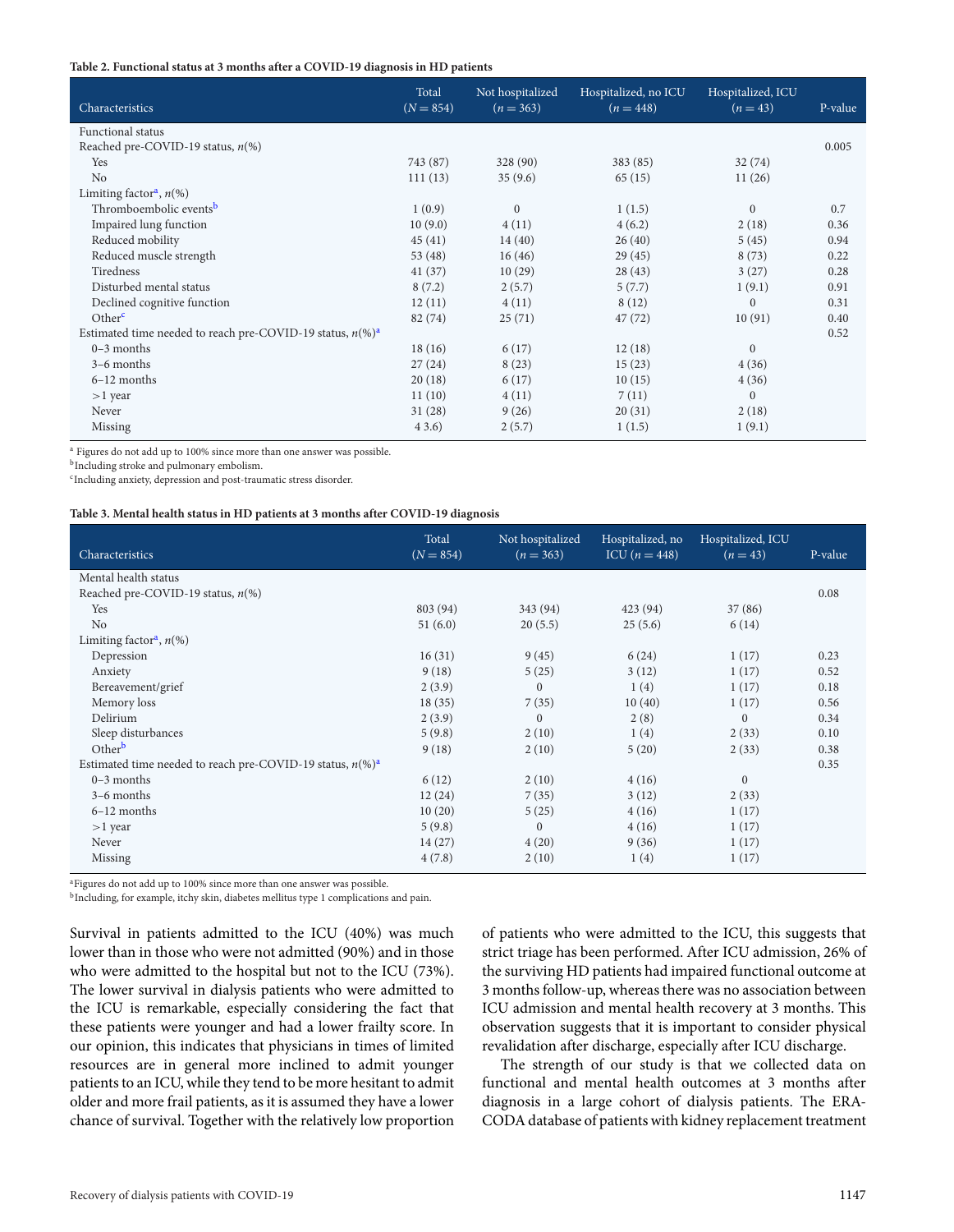<span id="page-8-0"></span>**Table 4. Crude and adjusted ORs with 95% CIs for the likelihood that functional and mental health status recover 3 months after a COVID-19 diagnosis (yes versus no), among HD patients who survived 3 months after a COVID-19 diagnosis**

| Recovery of pre-COVID-19 functional status ( $n = 854$ ) |                         |                                    |                                               | Recovery of pre-COVID-19 mental health status ( $n = 854$ ) |                                    |  |  |
|----------------------------------------------------------|-------------------------|------------------------------------|-----------------------------------------------|-------------------------------------------------------------|------------------------------------|--|--|
| Variables                                                | Crude OR (95%<br>$CI$ ) | Adjusted OR<br>$(95\% \text{ CI})$ | Variables                                     | Crude OR (95%<br>CI                                         | Adjusted OR<br>$(95\% \text{ CI})$ |  |  |
| Age (per year)                                           | $0.97(0.96 - 0.99)$     | $0.98(0.97-1.0)$                   | Age (per year)                                | $0.97(0.95-0.99)$                                           | $0.99(0.96 - 1.01)$                |  |  |
| Sex (male versus female)                                 | $0.99(0.66 - 1.49)$     | $0.94(0.63 - 1.40)$                | Sex (male versus<br>female)                   | $1.17(0.66 - 2.06)$                                         | $1.02(0.57-1.80)$                  |  |  |
| Frailty score (per unit)                                 | $0.77(0.68 - 0.86)$     | $0.79(0.70-0.90)$                  | Frailty score (per<br>unit)                   | $0.71(0.61 - 0.83)$                                         | $0.75(0.63 - 0.90)$                |  |  |
| Heart failure (yes versus no)                            | $0.60(0.39 - 0.95)$     | $0.76(0.49-1.19)$                  | Heart failure (yes<br>versus no)              | $0.46(0.25-0.83)$                                           | $0.75(0.40-1.41)$                  |  |  |
|                                                          |                         |                                    | Coronary artery<br>disease (yes versus<br>no) | $0.49(0.28 - 0.87)$                                         | $0.77(0.43 - 1.37)$                |  |  |
| Respiration rate (per minute)                            | $0.93(0.89 - 0.97)$     | $0.97(0.92 - 1.02)$                | Respiration rate<br>(per minute)              | $0.93(0.88 - 0.98)$                                         | $0.96(0.90-1.02)$                  |  |  |
| Shortness of breath (yes<br>versus no)                   | $0.50(0.33 - 0.74)$     | $0.75(0.48 - 1.18)$                | Shortness of<br>breath (yes versus<br>no)     | $0.49(0.27-0.87)$                                           | $0.71(0.38 - 1.35)$                |  |  |
| Hospitalization                                          |                         |                                    |                                               |                                                             |                                    |  |  |
| No hospitalization                                       | $1.0$ (ref)             | $1.0$ (ref)                        | No hospitalization                            | $1.0$ (ref)                                                 | $1.0$ (ref)                        |  |  |
| Hospitalization, no ICU                                  | $0.63(0.41-0.97)$       | $0.81(0.51 - 1.28)$                | Hospitalization,<br>no ICU                    | $0.99(0.54 - 1.81)$                                         | $1.31(0.68 - 2.51)$                |  |  |
| Hospitalization, ICU<br>admitted                         | $0.31(0.14 - 0.67)$     | $0.43(0.18-0.99)$                  | Hospitalization,<br>ICU admitted              | $0.36(0.14-0.95)$                                           | $0.52(0.17-1.57)$                  |  |  |

<span id="page-8-1"></span>Statistically significant results are in bold.

\*All variables analyzed crude were included in the multivariable models.

admitted for COVID-19 contains specifically collected granular data at the individual patient level, which enables detailed analysis of long-term effects of COVID-19. Data on outcome were complete for 84% of the patients with a known vital status at 3 months. Our analysis was not adversely influenced by selection bias on long-term outcome, because no significant or clinically relevant differences could be observed between patients with missing data on outcome and patients with complete data on outcome. We therefore consider our results representative for measuring functional and mental health outcomes in relation to the course of COVID-19 in HD patients.

This study also has limitations. First, not all dialysis patients with COVID-19 in the participating hospitals were recorded in ERACODA. Second, due to the design of the study, the assessment of functional and mental health status was performed by physicians, because we could not contact patients. This may have led to misclassification. However, the assessment by physicians was performed using a structured questionnaire, and nephrologists meet their HD patients on a regular basis in the dialysis facilities as part of a multidisciplinary team including social workers. Because they know their patients well, in general they are able to detect important differences in performance. Indeed, we found that nonrecovery of both functional and mental status at 3 months after a COVID-19 diagnosis was associated with clinical characteristics and disease severity parameters at admission, as well as with a greater likelihood of still being hospitalized and living in a nursing home. This reflects that the clinical judgement of treating nephrologists on these outcomes is valid.

In summary, survival in dialysis patients who survive after the initial COVID-19 episode is relatively preserved. The surviving patients recovered to the pre-existent level of functional and mental health within 3 months and most of them were living at home. Only patients who were admitted to the ICU have a substantial risk of mortality between 28 days and 3 months after diagnosis and of functional impairment. These are important clinical observations in which dialysis patients can find consolation in a rather uncertain time.

#### **SUPPLEMENTARY DATA**

Supplementary data are available at *[ndt](https://academic.oup.com/ndt/article-lookup/doi/10.1093/ndt/gfac008#supplementary-data)* online.

#### **ACKNOWLEDGEMENTS**

The ERACODA collaboration is an initiative to study prognosis and risk factors for mortality due to COVID-19 in patients with a kidney transplant or on dialysis that is endorsed by the European Renal Association. The organizational structure contains aWorking Group assisted by a Management Team and Advisory Board.

ERACODA Working Group: C.F.M. Franssen, R.T. Gansevoort (coordinator), M.H. Hemmelder, L.B. Hilbrands and K.J. Jager.

ERACODA Management Team: R. Duivenvoorden, M. Noordzij and P. Vart.

ERACODA Advisory Board: D. Abramowicz, C. Basile, A. Covic, M. Crespo, Z.A. Massy, S. Mitra, E. Petridou, JE. Sanchez and C. White.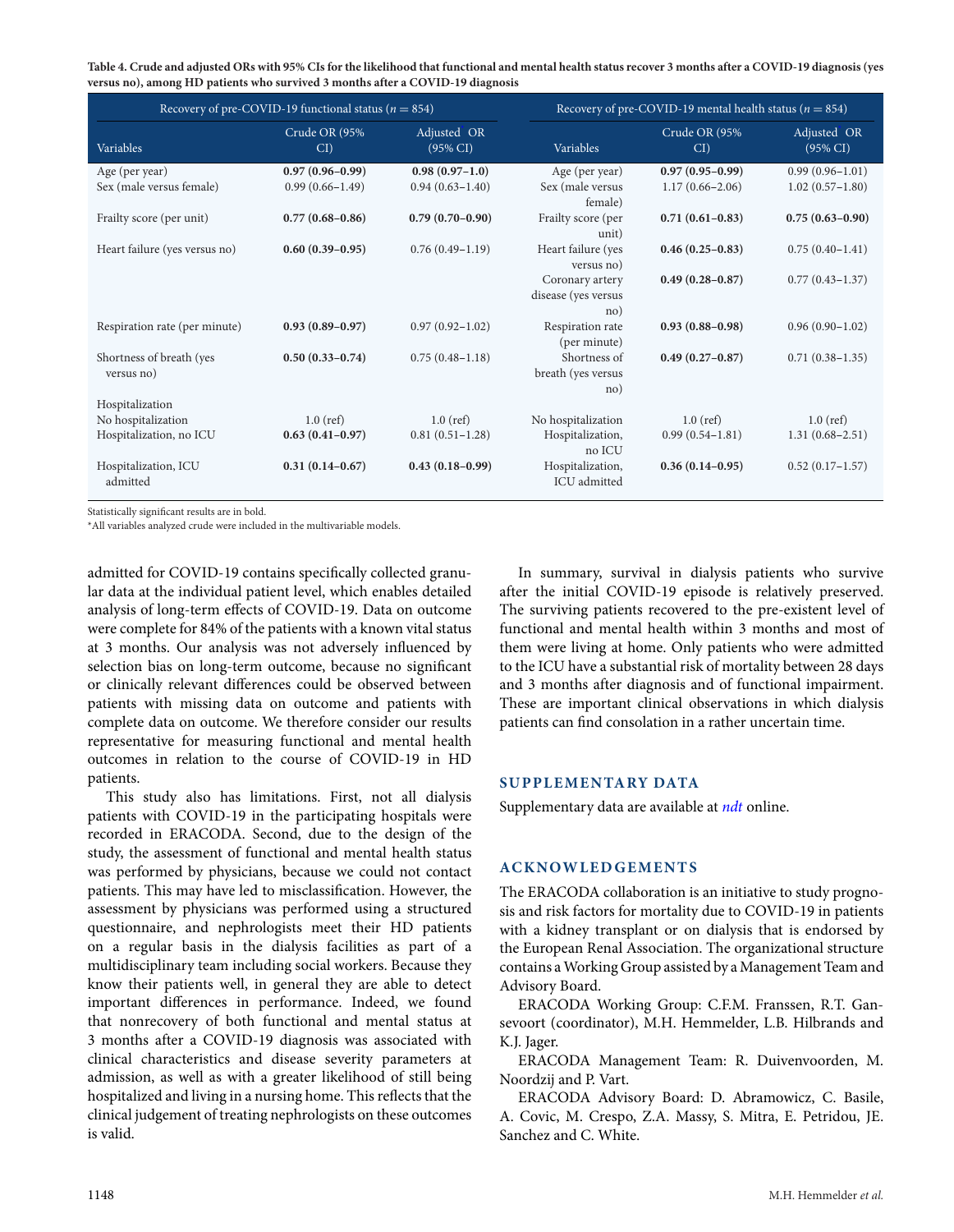We thank all people who entered information in the ERACODA database for their participation, and especially all healthcare workers who have taken care of the included COVID-19 patients.

## **DATA AVAILABILITY STATEMENT**

Collaborators who entered data in ERACODA remain the owners of these data. The database can therefore not be disclosed to any third party without prior written consent from all data providers, but the database will be made available to the editorial offices of medical journals when requested. Research proposals can be submitted to the Working Group via [COVID.19.KRT@umcg.nl.](mailto:COVID.19.KRT@umcg.nl) If deemed of interest and methodologically sound by the Working Group and Advisory Board, the analyses needed for the proposal will be carried out by the Management Team.

## **FUNDING**

Unrestricted research grants were obtained from the European Renal Association, the Dutch Kidney Foundation, Baxter and Sandoz. No organization had any role in the design of the study, interpretation of results or in writing of the manuscript.

## **CONFLICT OF INTEREST STATEMENT**

The results presented in this article have not been published previously in whole or part, except in abstract format.

## **APPENDIX**

#### **ERACODA Collaborators**

Jeroen B. van der Net (Albert Schweitzer Hospital, Dordrecht, The Netherlands); Marie Essig (Ambroise Pare Hospital, APHP Paris-Saclay University, Boulogne Billancourt, France); Peggy W.G. du Buf-Vereijken, Betty van Ginneken and Nanda Maas (Amphia Hospital, Breda, The Netherlands); Brigit C. van Jaarsveld, Frederike J. Bemelman, Farah Klingenberg-Salahova, Frederiek Heenan-Vos, Marc G. Vervloet and Azam Nurmohamed (Amsterdam UMC, Amsterdam, The Netherlands); Daniel Abramowicz and Sabine Verhofstede (Antwerp University Hospital, Antwerp, Belgium); Omar Maoujoud (Avicennes Military Hospital, Faculty of Medicine, Cadi Ayyad University, Marrakech Morocco); Thomas Malfait (AZ Delta, Roeselare, Belgium); Jana Fialova (B. Braun Avitum, Litomerice, Czech Republic); Edoardo Melilli, Alexandre Favà, Josep M. Cruzado and Nuria Montero Perez (Bellvitge University Hospital, Hospitalet de Llobregat, Barcelona, Spain); Joy Lips (Bernhoven Hospital, Uden, The Netherlands); Harmen Krepel (Bravis Hospital, Roosendaal/Bergen op Zoom, The Netherlands); Harun Adilovic (Cantonal Hospital Zenica, Bosnia and Herzegovina); Maaike Hengst and Constantijn J.A.M. Konings (Catharina Hospital, Eindhoven, The Netherlands); Philippe Braconnier and Daniel Weis (Centre Hospitalier du Nord, Luxembourg); Ryszard Gellert (Centre of Postgraduate Medical Education, Warsaw, Poland); Daniela G. Alferes (Centro Hospitalar

Daniela Radulescu ('Carol Davila' University of Medicine and Pharmacy, Bucharest, Romania/Emergency Clinical Hospital 'Sf. Ioan'); Elena V. Zakharova (City Hospital n.a. S.P. Botkin, Moscow, Russia); Patrice Max Ambuehl, Rebecca Guidotti and Andrea Walker (City Hospital Zuürich, Zürich, Switzerland); Fanny Lepeytre, Clémentine Rabaté and Guy Rostoker (Claude Galien Hospital Ramsay santé, Quincy-sous-Sénart, France); Sofia Marques (Clínica de Hemodiálise de Felgueiras, Felgueiras, Portugal); Tijana Azasevac and Gordana Strazmester Majstorovic (Clinical Centre of Vojvodina, Novi Sad, Serbia); Dajana Katicic (Croatian Society of Nephrology, Dialysis and Transplantation, Zagreb, Croatia); Marc ten Dam (CWZ Nijmegen, Nijmegen, The Netherlands); Thilo Krüger (DaVita Geilenkirchen, Geilenkirchen, Germany); Szymon Brzosko (DaVita, Wrocław, Poland); Vassilios Liakopoulos (1st Department of Internal Medicine, Medical School, Aristotle University of Thessaloniki, Thessaloniki, Greece); Adriaan L. Zanen (Deventer Ziekenhuis, Deventer, The Netherlands); Susan J.J. Logtenberg (Dianet Dialysis Center, Utrecht, The Netherlands); Lutz Fricke (Dialysis Center Bochum, Bochum, Germany); Olexandr Kuryata (Dnipro State Medical University, Dnipro, Ukraine); Jeroen J.P. Slebe (Elyse Klinieken voor Nierzorg, Kerkrade, The Netherlands); Samar Abd ElHafeez (Epidemiology Department, High Institute of Public Health, Alexandria University, Alexandria, Egypt); Delphine Kemlin (Erasme Hospital, Brussels, Belgium); Jacqueline van de Wetering, Marlies E.J. Reinders, Dennis A. Hesselink and J. Kal- van Gestel (Erasmus MC Transplant Institute, Department of Internal Medicine, University Medical Center Rotterdam, Rotterdam, The Netherlands); Jaromir Eiselt and Lukas Kielberger (Faculty of Medicine in Pilsen, Charles University, Pilsen, Czech Republic); Hala S. El-Wakil (Faculty of Medicine, Alexandria University, Alexandria, Egypt); Martine A.M. Verhoeven (Franciscus Gasthuis and Vlietland, Schiedam, The Netherlands); Ian Logan (Freeman Hospital, Newcastle upon Tyne, UK); Cristina Canal and Carme Facundo (Fundació Puigvert, Barcelona, Spain); Ana M. Ramos (Fundación Jiménez Díaz, Madrid, Spain); Alicja Debska-Slizien (Gdansk Medical University, Gdansk, Poland); Nicoline M.H. Veldhuizen (Gelre Hospital, Apeldoorn, The Netherlands); Eirini Tigka (General Hospital of Athens 'G. Gennimatas', Athens, Greece); Maria Anna Polyzou Konsta (General Hospital of Serres, Serres, Greece); Stylianos Panagoutsos (General University Hospital of Alexandroupolis, Alexandroupolis, Greece); Adele Postorino and Francesco Cambareri (Grande Ospedale Metropolitano and CNR, Reggio Calabria, Italy); Irina Matceac, Ionut Nistor and Adrian Covic (Grigore T Popa University of Medicine and Pharmacy, Iasi, Romania/Dr Ci Parhon Hospital, Iasi, Romania); J.H.M Groeneveld and Jolanda Jousma (Haaglanden Medisch Centrum, The Hague, The Netherlands); Fritz Diekmann, Federico Oppenheimer and Miquel Blasco (Hospital Clínic de Barcelona, Barcelona, Spain); Tiago Assis Pereira (Hospital Curry Cabral—Central Lisbon University Hospital Center, Lisbon, Portugal); Augusto Cesar Soares dos Santos Junior (Hospital das Clinicas UFMG, Contagem, Brazil); Carlos Arias-Cabrales, Marta Crespo,

Vila Nova de Gaia/Espinho, Vila Nova de Gaia, Portugal);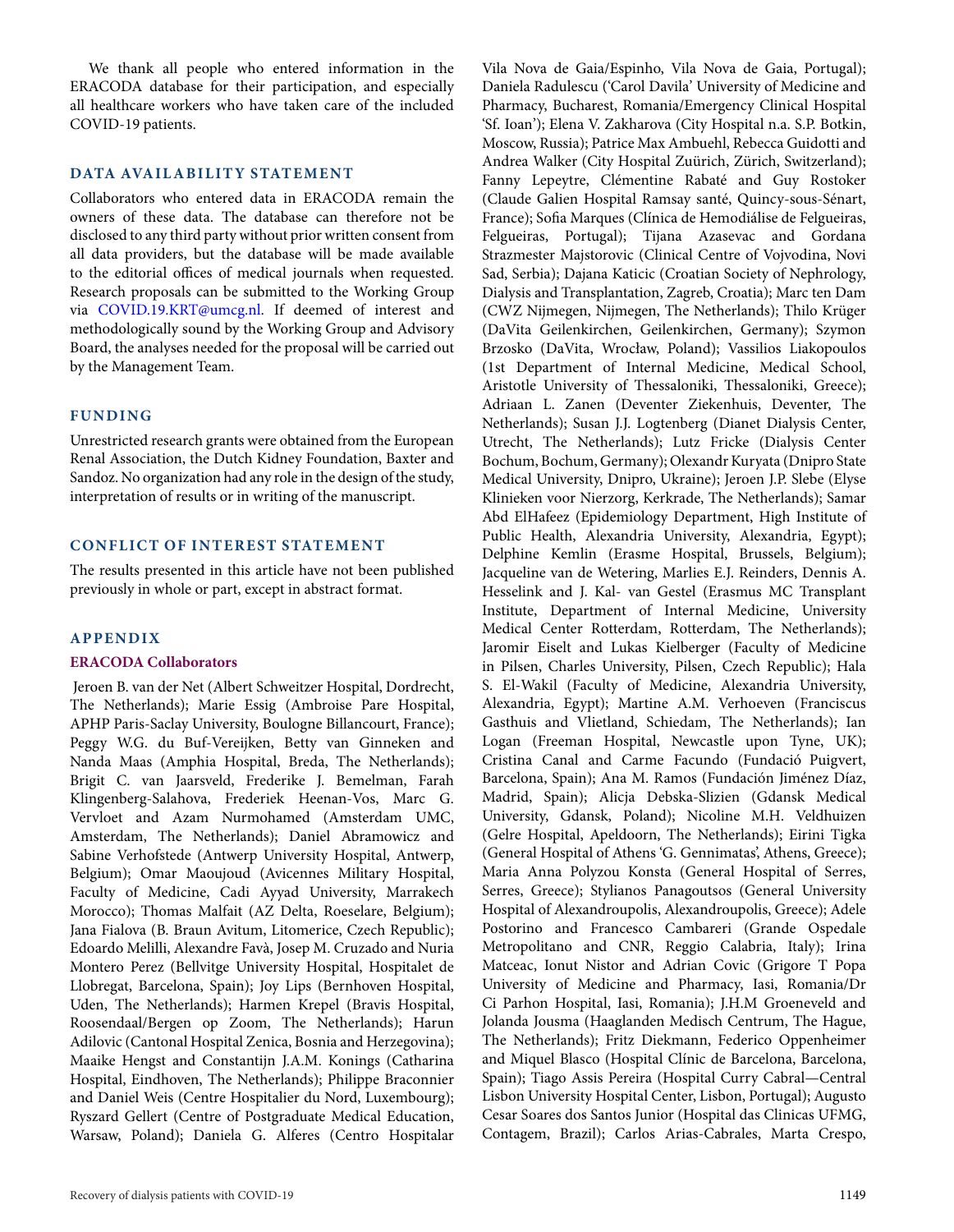Laura Llinàs-Mallol, Anna Buxeda, Carla Burballa Tàrrega, Dolores Redondo-Pachon, Maria Dolores Arenas Jimenez and Alberto Mendoza-Valderrey (Hospital del Mar, Barcelona, Spain); Ana Cristina Martins, Catarina Mateus, Goncalo Alvila and Ivo Laranjinha (Hospital de Santa Cruz, Centro Hospitalar de Lisboa Ocidental, Lisbon, Portugal); Julia M. Hofstra, and Machiel A. Siezenga (Hospital Gelderse Vallei, Ede, The Netherlands); Antonio Franco (Hospital General of Alicante, Alicante, Spain); Sandra Castellano and Maria Luisa Rodríguez-Ferrero (Hospital General Universitario Gregorio Marañón, Madrid, Spain); Sagrario Balda Manzanos (Hospital Obispo Polanco, Salud Aragón, Spain); R. Haridian Sosa Barrios, (Hospital Universitario Ramón y Cajal, Madrid, Spain); Wim Lemahieu (Imelda Hospital, Bonheiden, Belgium); Karlijn Bartelet (Isala, Zwolle, The Netherlands); Ahmet Burak Dirim, Erol Demir, Mehmet Sukru Sever, Aydin Turkmen and Seda Şafak (Istanbul Faculty of Medicine, Istanbul University, Istanbul, Turkey); Daan A.M.J. Hollander and Angele Kerckhoffs (Jeroen Bosch Ziekenhuis, Den Bosch, The Netherlands); Stefan Büttner (Klinikum Aschaffenburg-Alzenau, Aschaffenburg, Germany); Aiko P.J. de Vries, Soufian Meziyerh, Danny van der Helm, Marko Mallat and Hanneke Bouwsma (Leiden University Medical Center, Leiden, The Netherlands); Kristina Petruliene (Lithuanian University of Health Sciences, Kaunas, Lithuania); Iris Verberk (Maasstad Ziekenhuis, Rotterdam, The Netherlands); Frank M. van der Sande and Maarten H.L. Christiaans (Maastricht University Medical Center, Maastricht, The Netherlands); N. MohanKumar (Manipal Hospital, Manipal, India); Marina Di Luca (Marche Nord Hospital, Pesaro, Italy); Serhan Z. Tuğlular (Marmara University School of Medicine, Istanbul, Turkey); Andrea Kramer (Martini Ziekenhuis, Groningen, The Netherlands); Charles Beerenhout (Maxima Medisch Centrum, Veldhoven, The Netherlands); Peter T. Luik (Meander Medisch Centrum, Amersfoort, The Netherlands); Julia Kerschbaum (Austrian Dialysis and Transplant Registry, Rohr, Austria); Martin Tiefenthaler (Medical University Innsbruck, Innsbruck, Austria); Bruno Watschinger (Medical University of Vienna, Vienna, Austria); Aaltje Y. Adema (Medisch Centrum Leeuwarden, Leeuwarden, The Netherlands); Vadim A. Stepanov and Alexey B. Zulkarnaev (Moscow Regional Research and Clinical Institute, Moscow, Russia); Kultigin Turkmen (Necmettin Erbakan University Meram School of Medicine, Konya, Turkey); Ilaria Gandolfini and Umberto Maggiore (Nephrology Unit, Department of Medicine and Surgery, University of Parma, Parma, Italy); Anselm Fliedner (Nierenzentrum Reutlingen-Tübingen, Reutlingen, Germany); Anders Åsberg and Geir Mjoen (Norwegian Renal Registry, Oslo University Hospital Rikshospitalet, Olso, Norway); Hitoshi Miyasato (Okinawa Chubu Hospital, Nakagami, Japan); Carola W.H. de Fijter (OLVG, Amsterdam, The Netherlands); Nicola Mongera (Ospedale S. Maurizio Bolzano, Bolzano, Italy); Stefano Pini (Padua University Hospital, Padua, Italy); Consuelo de Biase, Anne Els van de Logt and Rutger Maas (Radboud University Medical Center, Nijmegen, The Netherlands); Olga Lebedeva (Regional Clinical Hospital, Yaroslavl, Russia); Veronica Lopez (Regional Hospital of Malaga, Malaga, Spain); Louis J.M. Reichert and Jacobien Verhave (Rijnstate Hospital, Arnhem, The Netherlands); Denis Titov (RUDN University, Moscow, Russia); Ekaterina V. Parshina (Saint Petersburg State University Hospital, Saint-Petersburg, Russia); Luca Zanoli and Carmelita Marcantoni (San Marco Hospital, University of Catania, Catania, Italy); Gijs van Kempen (Saxenburgh Medisch Centrum, Hardenberg, The Netherlands); Liesbeth E.A. van Gils-Verrij (Sint Antonius Ziekenhuis, Nieuwegein, The Netherlands); John C. Harty (Southern Health and Social Care Trust, Newry, Northern Ireland); Marleen Meurs (Spaarne Gasthuis, Haarlem, The Netherlands); Marek Myslak (SPWSZ Hospital, Szczecinie, Poland); Paolo Lentini (St. Bassiano Hospital, Bassano del Grappo, Italy); Edwin den Deurwaarder (Streekziekenhuis Koningin Beatrix, Winterswijk, The Netherlands); Maria Stendahl (Swedish Renal Registry, Jönköping, Sweden); Hormat Rahimzadeh (Tehran University of Medical Sciences, Tehran, Iran); Marcel Schouten (Tergooi, Hilversum, The Netherlands); Ivan Rychlik (Third Faculty of Medicine, Charles University and Faculty Hospital Kralovske Vinohrady, Prague, Czech Republic); Carlos J. Cabezas-Reina and Ana Maria Roca (Toledo University Hospital, Toledo, Spain); Ferdau Nauta (Treant/Scheper Ziekenhuis, Emmen, The Netherlands); ˙Idris Sahin (Turgut Ozal Medical Center, Malayta, Turkey); Eric Goffin, Nada Kanaan, Laura Labriola and Arnaud Devresse (Université Catholique de Louvain, Cliniques universitaires St Luc, Brussels, Belgium); Anabel Diaz-Mareque (University Clinical Hospital of Santiago de Compostela, Santiago de Compostela, Spain); Armando Coca (University Clinical Hospital of Valladolid, Valladolid, Spain); Gabriel de Arriba (Universitary Hospital of Guadalajara, Guadalajara, Spain); Björn K.I. Meijers, Maarten Naesens, Dirk Kuypers and Bruno Desschans (University Hospital Leuven, Leuven, Belgium); Annelies Tonnerlier and Karl M. Wissing (University Hospital Brussels, Brussels, Belgium); Ivana Dedinska (University Hospital Martin and Jessenius Faculty of Medicine Comenius University, Martin, Slovakia); Giuseppina Pessolano (University Hospital Medical Center Verona, Verona, Italy); Shafi Malik (University Hospitals of Coventry and Warwickshire NHS Trust, Coventry, UK); Evangelia Dounousi (University Hospital of Ioannina, Ioannina, Greece); Evangelos Papachristou (University Hospital of Patras, Patras, Greece); Stefan P. Berger, Esther Meijer and Jan Stephan F. Sanders (University Medical Center Groningen, Groningen, The Netherlands); Akin Özyilmaz (Dialysis Center Groningen, Groningen, The Netherlands); Jadranka Buturovic Ponikvar, Andreja Marn Pernat, Damjan Kovac and ´ Miha Arnol (University Medical Center Ljubljana, Ljubljana, Slovenia); Femke M. Molenaar, Arjan D. van Zuilen, Sabine C.A. Meijvis and Helma Dolmans (University Medical Center Utrecht, Utrecht, The Netherlands); Ekamol Tantisattamo (University of California Irvine School of Medicine, Orange, CA, USA); Pasquale Esposito (University of Genoa, Genoa, Italy); Jean-Marie Krzesinski and Jean Damacène Barahira (University of Liége, Liége, Belgium); Maurizio Gallieni (University of Milan, Milan, Italy); Paloma Leticia Martin-Moreno (University of Navarra Clinic, Pamplona, Spain); Gabriele Guglielmetti (University of Piemonte Orientale,